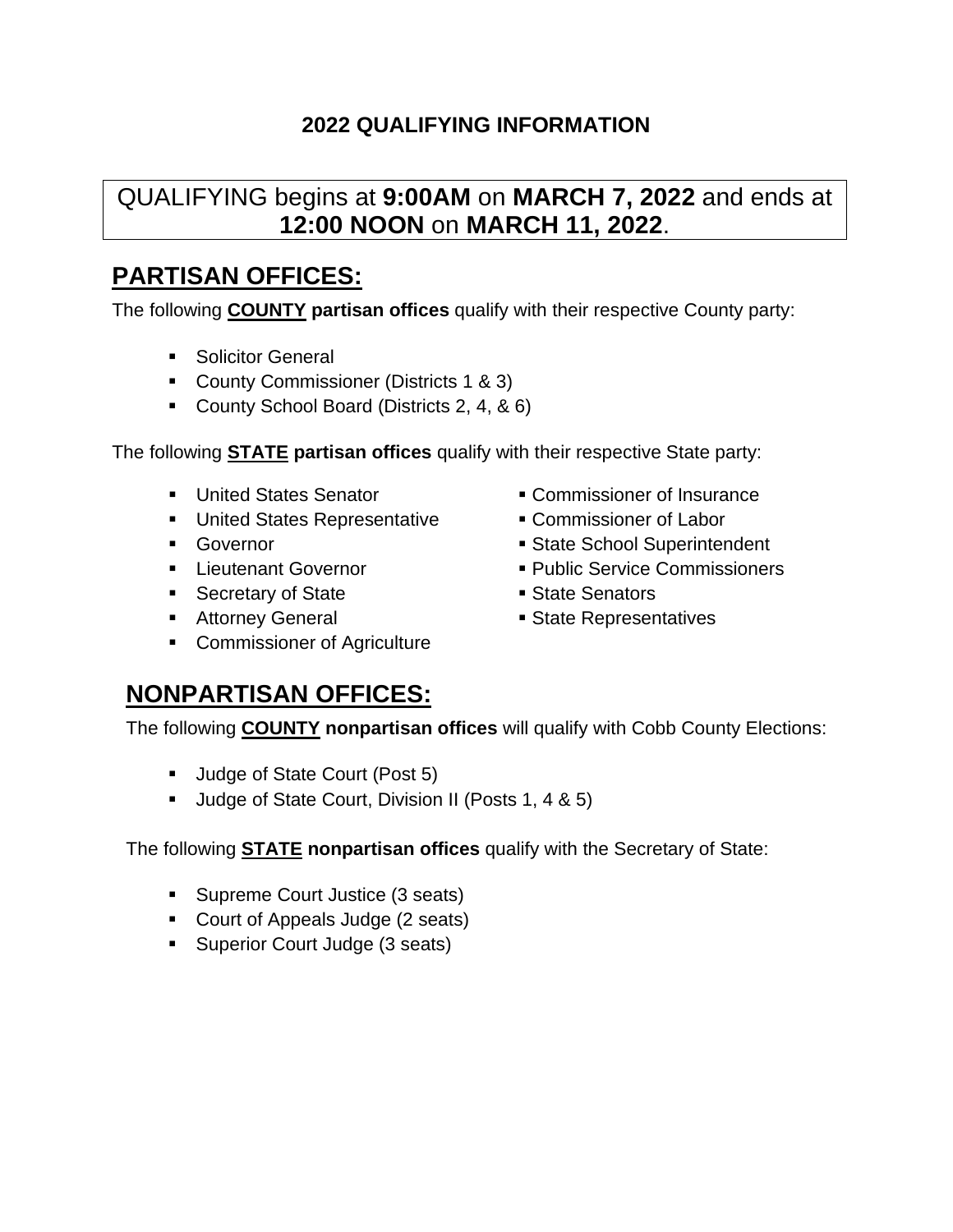### QUALIFYING LOCATIONS

# MARCH  $7<sup>th</sup>$  (9AM) – MARCH 11<sup>th</sup> (12 NOON)

## STATE PARTISAN OFFICES

The **State Democratic Party** will be conducting qualifying for their candidates at the following location:

STATE CAPITOL

For information, please contact: STATE DEMOCRATIC PARTY HEADQUARTERS Phone: 470-788-8922 info@georgiademocrat.org

\*\*\*\*\*\*\*\*\*\*\*\*\*\*\*\*\*\*\*\*\*\*\*\*\*\*\*\*\*\*\*\*\*\*\*\*\*\*\*\*\*\*\*\*\*\*\*\*\*\*\*\*\*\*\*\*\*\*\*\*\*\*\*\*\*

The **State Republican Party** will be conducting qualifying for their candidates at the following location:

**STATE CAPITOL** 

For information, please contact: STATE REPUBLICAN PARTY HEADQUARTERS (404) 257-5559 Email: info@gagop.org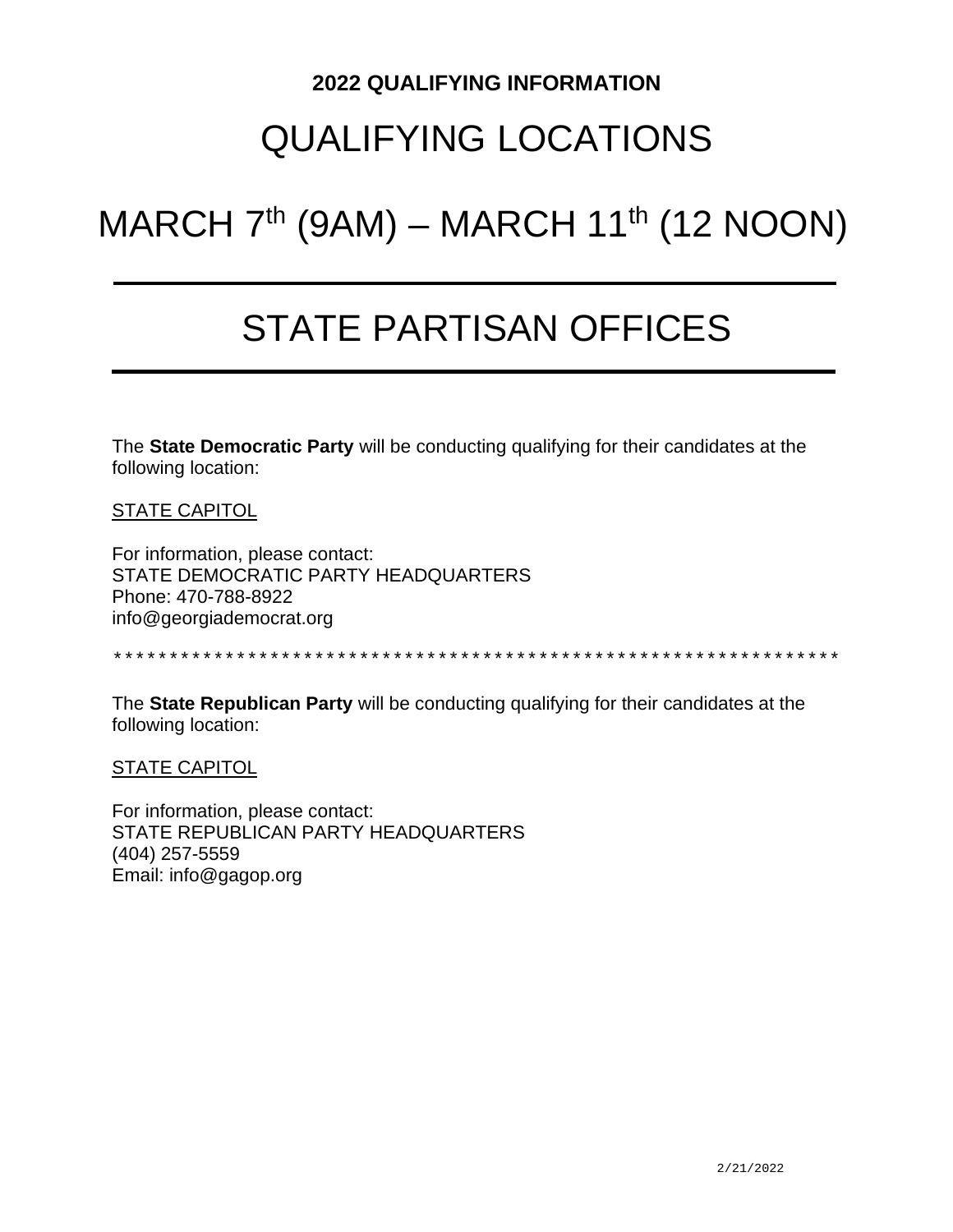### QUALIFYING LOCATIONS

# MARCH  $7<sup>th</sup>$  (9AM) – MARCH 11<sup>th</sup> (12 NOON)

## COUNTY PARTISAN OFFICES

The **Cobb County Democratic Party** will be conducting qualifying for their candidates at the following location:

Cobb County Democratic Party Field Office 591 Cherokee St. Marietta, GA 30060 (404) 988-1429

| Monday:    | $9:00$ am $-2:00$ pm  |
|------------|-----------------------|
| Tuesday:   | $9:00$ am $-2:00$ pm  |
| Wednesday: | 12:00 pm $- 7:00$ pm  |
| Thursday:  | 12:00 pm $-7:00$ pm   |
| Friday:    | $9:00$ am $-12:00$ pm |

Payment of fees by money order, certified check, or cash.

\*\*\*\*\*\*\*\*\*\*\*\*\*\*\*\*\*\*\*\*\*\*\*\*\*\*\*\*\*\*\*\*\*\*\*\*\*\*\*\*\*\*\*\*\*\*\*\*\*\*\*\*\*\*\*\*\*\*\*\*\*\*\*\*\*

The **Cobb County Republican Party** will be conducting qualifying for their candidates at the following location:

Cobb County Republican Party Headquarters 799 Roswell Street Marietta, GA 30060 (770) 272-0458

| Monday – Thursday | $9:00$ am - 5:00 pm   |
|-------------------|-----------------------|
| Friday            | $9:00$ am $-12:00$ pm |

Payment of fees by money order, certified check, or cash.